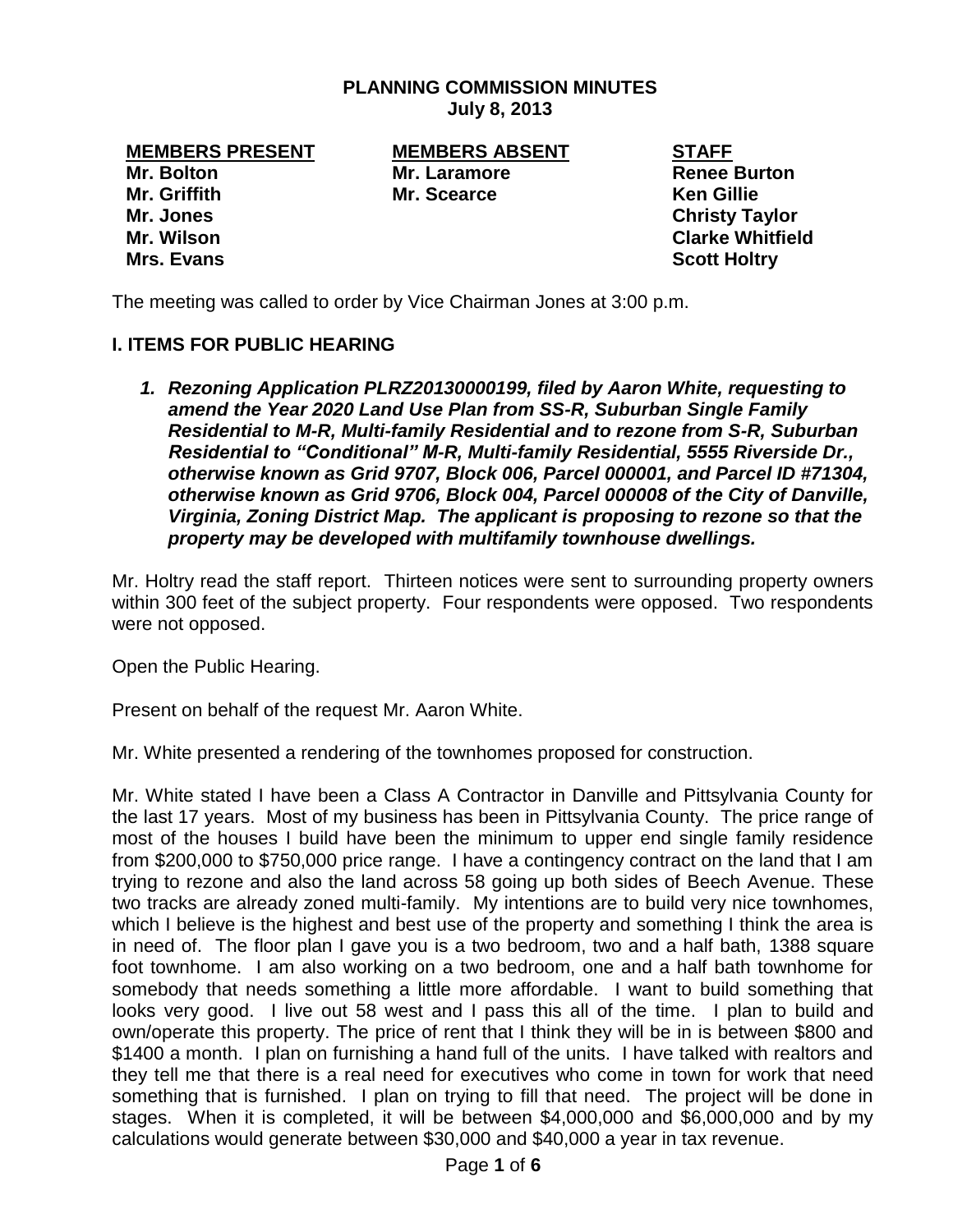Mr. Wilson asked what is that you have there?

Mr. White responded this is a site plan that I did. The site plan that I submitted, he and I did not have the same vision of how it would lay out because of the topography of the land.

Mr. White explained his site plan to the Commissioners.

Mr. Wilson asked so this plat here is not really how you want to do it?

Mr. White responded no.

Mr. Wilson asked is this picture an architect or a designer's rendering of those buildings or is this just a this might be what it will look like kind of thing?

Mr. White responded not those colors. I am not crazy about those colors. This is the front view of the floor plan, so it will look like that or very similar to that.

Mr. Wilson asked has the City seen that?

Mr. White responded I did show it to them this morning. The areas that I have on the site plan are basically already cleared.

Mr. Griffith asked is this new site plan a problem? Does that raise questions?

Mr. Gillie responded no, it doesn't raise any questions. On basic design, it meets setback requirements. We will have to figure out the number of parking spaces and everything else, but the space that is available inside there meets it. The driveway widths meet it. we will have to work with them on the number of driveways and maybe close one or two. There are a lot of driveways now, but we can work with him on that. It is a conceptual plan and we don't have any issues with it. The façade that is here seems to meet our minimum requirement for breaking up, not having slab sided buildings. As for colors, I don't pick colors anyway. It could still comply.

Mr. Bolton asked what type of roof are you going to have on the structure?

Mr. White responded it will absolutely be architectural lifetime shingles. My dad says I can't build a small house. When I build a spec house I just keep putting nicer and nicer things in it to try and set it apart. It will definitely be architectural shingles and definitely all brick. I might do some accent dry stack rock to accentuate some of the bump outs. I want something that is very durable and that will look good for a long time.

Mr. Jones asked will all of these be furnished?

Mr. White responded no, probably just two in the beginning and then I will see if the need is greater than that. I know that it is not enough people that need that to furnish all of them.

Present in opposition to the request was Mr. Fred Leggett. Mr. Leggett stated I represent Lake Heron, LLC one of the adjoining property owners. My first comment would be the lack of information is significant. I have heard more today. I called Mr. Holtry and there wasn't much available through him. We live in the Birnham Woods area and it could have a big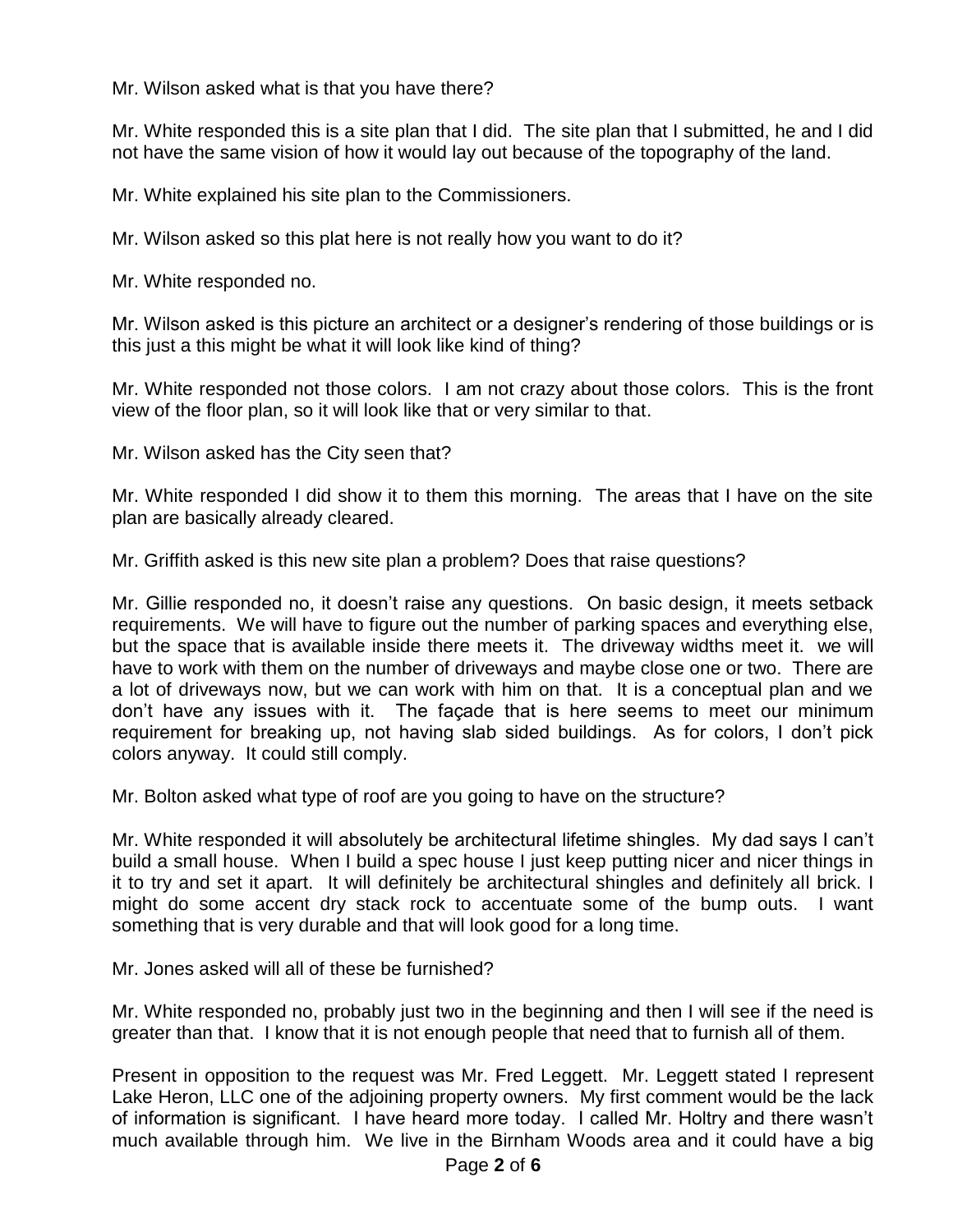effect to us. There is a great deal of difference between single resident and multi-resident zoning. It opens up a can of worms. It appears to me that it would be better as single residence or maybe with some exceptions. The other thing is the rental aspect. That is the first I have heard about that. I thought they were ownership townhouses. That was all that was in the notification that came out. Based on what little bit I do know, I would be opposed to it.

Present in opposition to the request was Mr. Bob Vaughn. Mr. Vaughn stated I am a resident of Birnham Woods subdivision. I am not a property owner, but my wife is. She suggested that I come in her absence today. I do have sincere interest. The people that have built their homes and bought their homes in Birnham Woods have invested a tremendous amount of money in their lots and in their homes. This subdivision, in my opinion, is probably the finest subdivision in the City and this particular property would be right up next to it. In fact, the development that we are talking about would be right up against the entrance of Birnham Woods or very close by. When you look at the Birnham Woods property in relation to this property and other properties around, you know we have Oak Hills slightly to the east, Surry Hills right across the highway, and of course there is the Westover Christian Church. There are number of other multi-family units that have been constructed along the 58 corridor since annexation that I am aware of. There are some multi0family units slightly west of Vandola Road. I think there is also a Charles Place patio homes that have been built off of Westover and Vandola Road, which would be more consistent with multi-family use. Like anyone who has property in a subdivision such as Birnham Woods and someone suggests multi-family units right next to it, some of which may be rental and some may be not, you get kind of nervous about the impact it will have on your investment. I am no different than anyone else. I am very familiar with this property. In the year 2007, the Carter family came to see me to subdivide this property and sell it at auction. The family was never able to get together and I am actually kind of surprised it is for sale now. In any event, I will end with this with all due respect to Mr. White; I know Mr. White's reputation. I have probably handled real estate transactions through which he has been involved; but when it comes down to it, he has a contingency contract. He is a contractor and he is look for an opportunity. If he can get this rezoning, all well and good; he will invest in this property, develop it, and try to make a profit. If he doesn't get this rezoning, he will probably move on to another spot, one that is probably more conducive to what he wants to do. For us that live next door, it is a little more important than just another investment. I ask that you keep that in mind and thank you for your attention.

Mr. Leggett stated when I sent my disapproval back, I put a note on it. It would be very helpful in the future if the proposer would contact the neighbors and let them know what they are doing. We were left with absolutely no information. It would be very helpful if he would come in and explain what he was trying to do. It might make a difference in how a person feels.

Close the Public Hearing.

Mr. Wilson asked which property is the one that your wife owns?

Mr. Vaughn responded my wife does not actually own a property that is next to the property that is the issue. We simply own property in the Birnham Woods subdivision. Our interest in the subdivision would be the same or related to anyone that is here that happens to own property in that subdivision.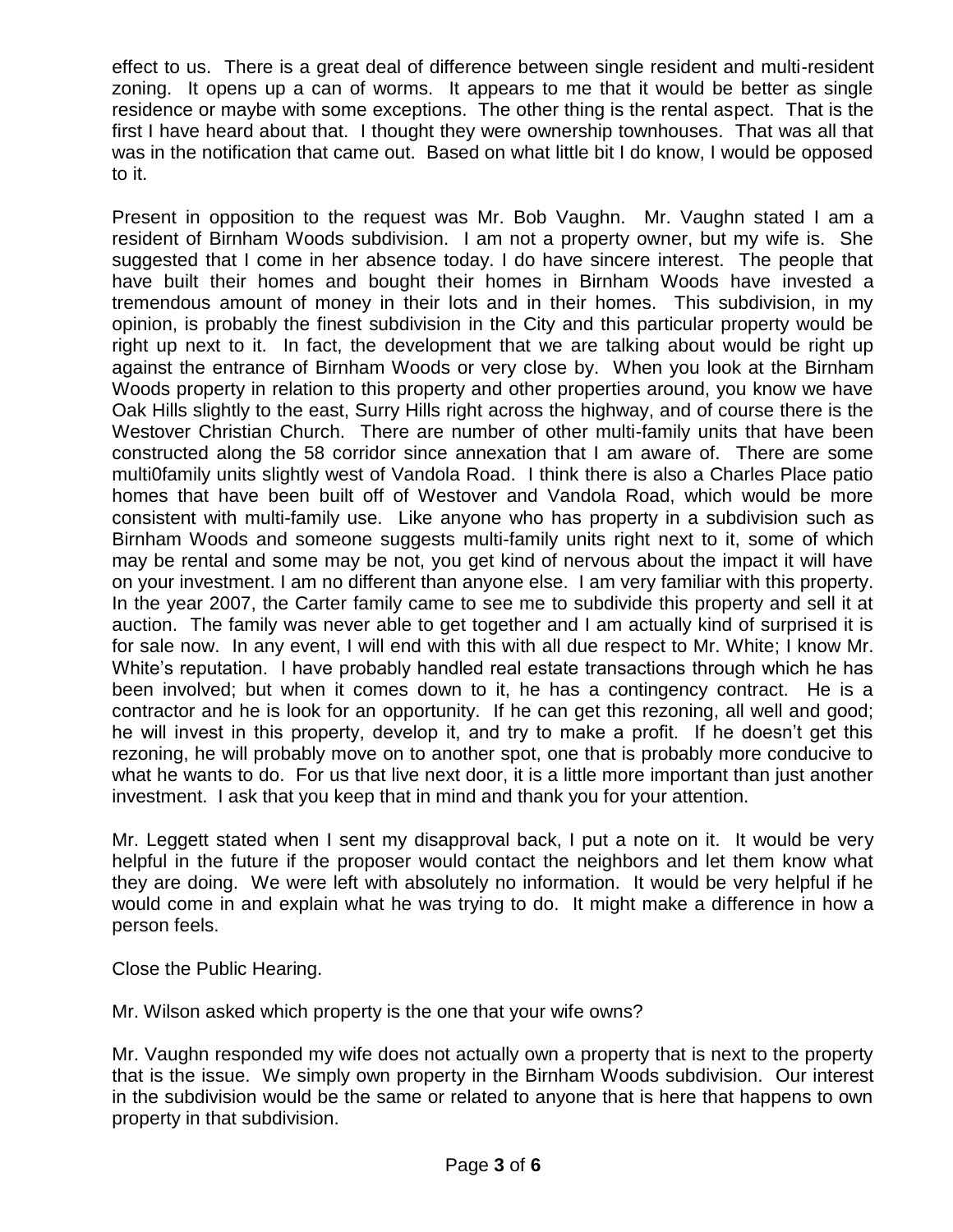Mr. Bolton asked how far is it from the proposed apartments to the Birnham Woods subdivision?

Mr. Gillie responded if you look at your map, there are some vacant properties that are owned by the Afflick's. Those are considered part of the Birnham Woods subdivision. It actually abuts it on one full lot and a portion of a lot. They are vacant right now and those lots are part of Lake Heron Drive. The south eastern boundary of this property that Aaron is looking at would abut two of the lots in the Birnham Woods subdivision.

Mr. Bolton asked how many feet?

Mr. Gillie responded it is adjacent to it. It probably shares about a 300' common property line.

Mr. Bolton asked how far from Mr. White's property would the apartments be sitting? In other words, what would be the buffer between the apartment building and houses in the Birnham Woods subdivision?

Mr. Gillie responded right now we have five vacant lots in the Birnham Woods subdivision that would abut this, so they are not developed at this time. The nearest existing house from his property line is about 600' based on the system I have here.

Mr. Bolton stated but houses could be developed on those lots.

Mr. Griffith stated the Birnham Woods property owners have property on three sides of this track of land.

Mr. Gillie stated there is the triangular piece that is kind of land locked in the middle that I don't believe is part of the Birnham Woods subdivision.

Mr. Griffith asked what about the part that borders the Westover Christian school?

Mr. Gillie responded that is where the lake is. I guess I was discounting that because there is a portion of a water body in place there and I didn't feel that it was feasible to build over top of it. We would consider the triangular piece undevelopable because of access issues. I was only counting the lots that actually front of Lake Heron Drive.

Mr. Vaughn stated back in 2010 I did a title examination for Randy Sinclair who was representing the Carter family. That triangular piece was acquired by John Boatwright in a land swap with the Carter family in order to bring that triangular piece which appears to be land locked into the rest of the subdivision. That property since Mr. Boatwright passed away went to his children who were part of the Afflick's and Betty Updike. Betty Updike has since passed and her interest in that property has now passed to her three children. The undeveloped lots in the Birnham Woods subdivision are still owned by the Boatwright's who bought that triangular piece.

Mr. Wilson stated six responses were received. Two responses were not opposed. One of them is Updike. Is there any explanation there?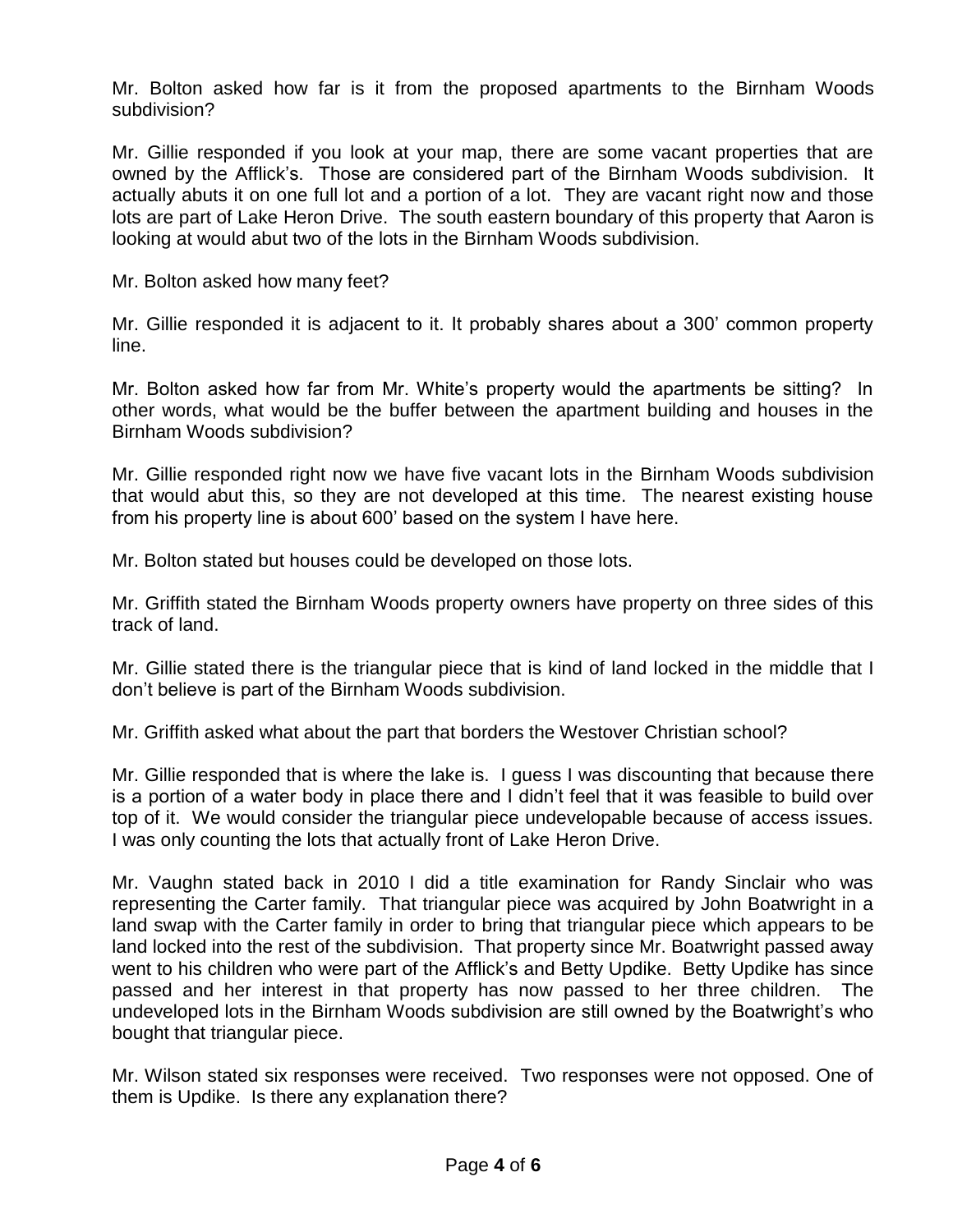Mr. Holtry responded there are various owners on the Updike properties. One response was from Glen Updike himself that said not opposed. The other one that was sent to the Updikes and the other family there was opposed, but from Richard Rowland. They had two different addresses and one was opposed and one was not opposed. The one with Glen Updike has five property owners, but they all had the same mailing address; so we only sent them one letter.

Mr. Wilson stated it seems like once again we have a property that has come forward, which neighbors say if we would have known more about this, seen some of the schematics, had some time with it, that we would be more open to learning more about it and maybe have a different opinion about it. Secondly, I am always a little nervous when something is given to us last week and it has changed and you guys are saying "hey, I think it is going to work." I am going to let these guys have their opinion, but my inclination is to put all of this on hold and allow some of those plans and proposals to come forward, so we can have something more affinitive and clarified. You have family members that may or may not have known. There is still a lot that needs to be settled before we can really make a wise decision.

#### **Mr. Wilson made a motion to table Rezoning Application PLRZ20130000199. Mrs. Evans seconded the motion. The motion was approved by a 5-0 vote.**

*2. Special Use Permit Application PLSUP20130000200, filed by Elvord Guidry, requesting a Special Use Permit for an accessory apartment in accordance with Article 3.I; Section C, Item 1 of the Code of the City of Danville, Virginia, 1986, as amended, at 1033 Main St, otherwise known as Grid 1720, Block 012, Parcel 000007 of the City of Danville, Virginia, Zoning District Map. The applicant is proposing to add an accessory apartment within a residential dwelling at this location.*

Mrs. Burton read the staff report. Twenty-three notices were sent to surrounding property owners within 300 feet of the subject property. Zero respondents were opposed. Three respondents were not opposed.

Open the Public Hearing.

Present on behalf of the request Mr. Elvord Guidry. Mr. Guidry stated we purchased the house in 2010 from the owner who purchased it in early 2000 when it was about to be condemned and demolished. He took over the building and did a lot of construction work to improve the structure of the building and decided to sell it to me. Our plans as mentioned is to have an apartment on the base level and the upper two levels will be for our residence. We plan to have one home and to try and maintain as much of the originality of the house as possible, but have modern amenities. We have done some landscaping and cleared the south section of the building. We recognize that on the southside of the building there is an apartment complex and on the northside is a residence. I hope you guys will approve our request.

Mr. Griffith asked do you have any problems with the conditions set by staff?

Mr. Guidry responded none whatsoever. We plan to do all of the construction and follow all of the City Codes. Everything will be approved by our inspectors.

Close the Public Hearing.